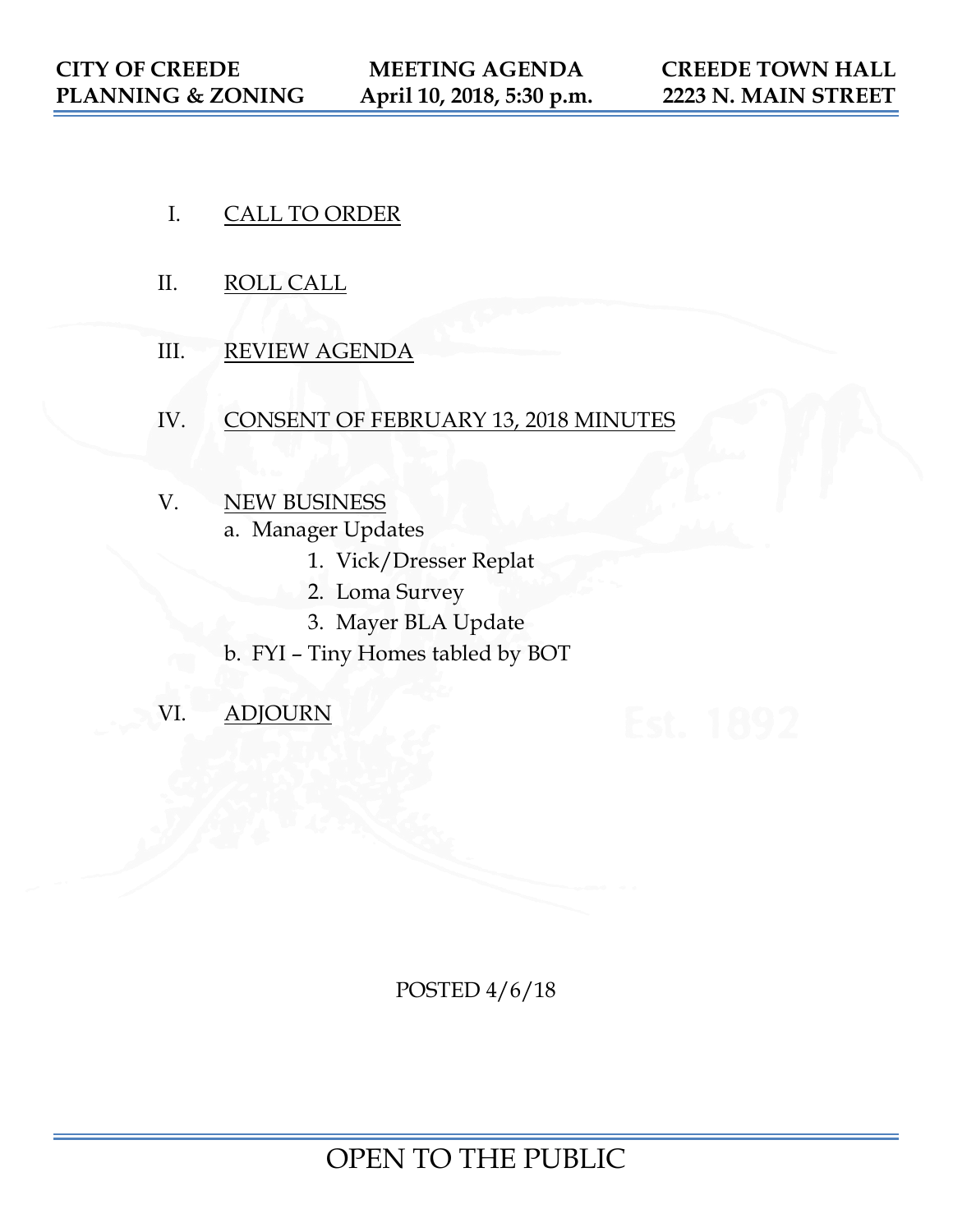## **PLANNING & ZONING COMMISSION CITY OF CREEDE, COLORADO – A TOWN March 13, 2018**

#### REGULAR MEETING

The Planning and Zoning Commission of the City of Creede – a Town, County of Mineral, State of Colorado, met in the Creede Town Hall at the hour of 5:30 p.m. There being present at the call of the roll the following persons:

COMMISSIONERS PRESENT: Freer, Butler, Larson, Kehr COMMISSIONERS ABSENT: Vita, Krueger Commission Chair Jordan, presiding, declared a quorum present: Those members of staff also present were as follows: Clyde Dooley, City Manager Randi Snead, City Clerk

### AGENDA

Commissioner Butler moved and Commissioner Kehr seconded to approve the agenda as amended. The vote was unanimous. Commission Chair Jordan declared the motion carried.

## CONSENT OF FEBRUARY 13, 2018 MINUTES

A mistake was identified and corrected in the February 13, 2018 minutes. Commissioner Freer moved and Commissioner Kehr seconded to approve the February 13, 2018 minutes as amended. The vote was unanimous. Commission Chair Jordan declared the motion carried.

### OLD BUSINESS

## MANAGER UPDATES

Manager Dooley gave a progress report on the Loma Survey. Progress on this item will be added to the next three Planning and Zoning agendas and discussed.

## CONSIDER CMC 2040 SURVEY QUESTIONS

The Commission discussed the survey at length. Several suggestions were made, and the Commission expressed their support for the process.

#### ADJOURN

There being no further business to come before the Planning and Zoning Commission at this time, Commissioner Butler moved and Commissioner Larson seconded that the meeting be adjourned at 6:05 p.m. The vote was unanimous. Commission Chair Jordan declared the motion carried.

Respectfully submitted:

 /*Randi Snead/* Randi Snead, City Clerk/Treasurer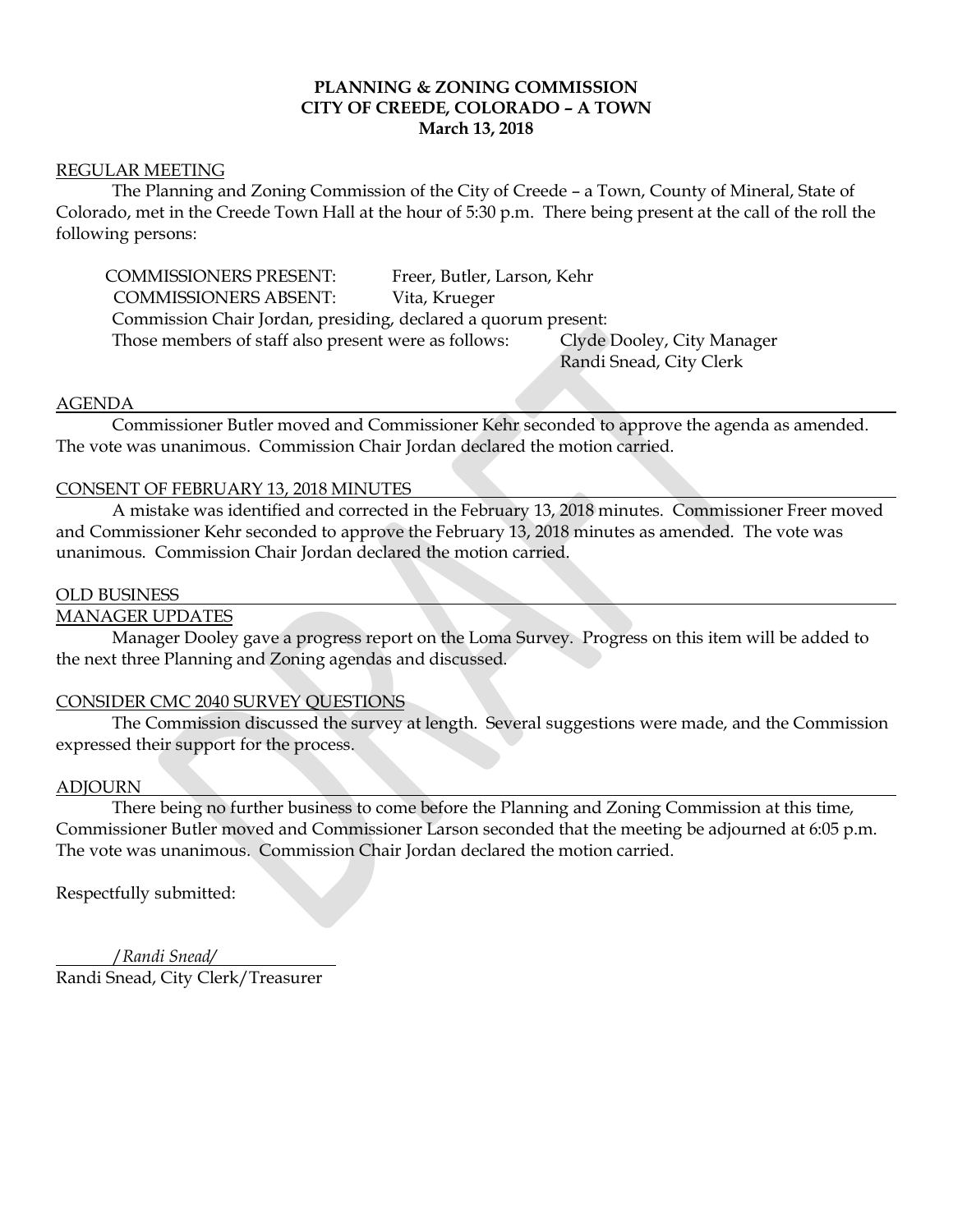# **LOMA SURVEY**

TO: Mayor & Board of Trustees FROM: Clyde Dooley

DATE: March 1, 2018

We received a quote from Davis Engineering to replat Loma Street and adjacent blocks starting at town hall and heading south to the intersection with Highway 149. The quote is estimated from \$9,200 to \$11,600.

Earlier this week Toby provided a map of their proposal. I took the map to Dan Russell who has also surveyed a lot of property in town and most recently the boundary adjustment and replat of the court house property on upper Loma.

As you can see from the map we have a lot of inconsistencies' and encroachments. As you can see from Toby's notes the proposed right of way begins at 50+-, narrows to a 40+- near lumber yard, then goes to a 55+ near Wall Street, narrows again to a 50+- south of Wall Street, expands to 60+- below  $3^{rd}$  Street, back to 50+-, then 75+-, and ends with the note: "any ROW south of  $5<sup>th</sup>$  Street can be 60+- or more".

This will obviously take some discussion(s) and possibly a public hearing or two until we feel we have the right answer.

I think it's also important to not let this project interfere with the water bypass plans along Loma. Guinevere is hoping to bring those plans to the Trustees on March  $20<sup>th</sup>$ . If that plan is approved by the Trustees, this project should be tabled until after the flume project is finished. So this may be a project scheduled for Fall of 2018 or Spring of 2019.

My concerns for discussion include:

1. I don't think we should make the ROW "from Peterson's replat and the toe of the hill, but more along the lines of 40 of 50 feet.